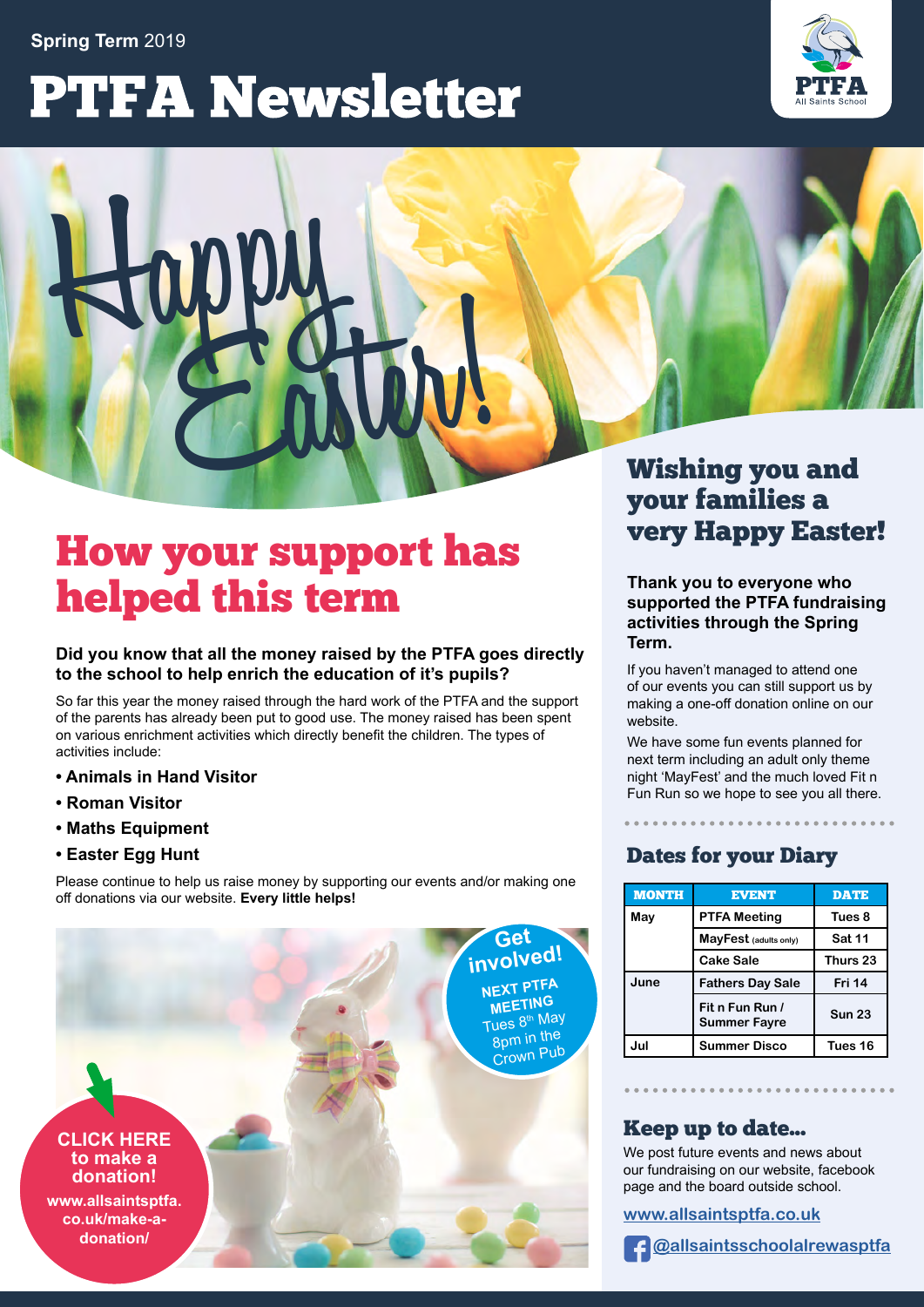

**We raised £460**

Love you

3

# The mother of all Sales

**Thank you to everyone who supported our Mother's Day Sale. We hope all you wonderful Mums out there had a lovely day and enjoyed the gifts your child bought home.**

It was amazing to see the children giving such thought to what they were going to choose. Hopefully they chose well!

We managed to raise £460 and hopefully created lots of smiles on such a special day.

### **Father's Day Sale**

This year, for the first time, we are holding a Father's Day Sale on Friday 14th June with the same £1, 2 or 3 stalls. Again, your support and your donations will help to make this as successful so please start hanging on to any new or unused gifts. Toiletries, new books, socks, aftershave and if all else fails a box of chocolates would go down a treat. Unfortunately we cannot accept alcohol.



## Join us for a night of Live Music, Entertainment, Drinking, Dancing and German Sausage!

**Sat 11th May - Alrewas Village Hall**

**All Saints School PTFA are hosting their version of Oktoberfest 'MAYFEST' which promises to be a relaxed and fun evening. The Alpine Stompers Bavarian Band will be getting everyone in the spirit whilst we raise a glass and, more importantly, money for the school.**

### **[CLICK HERE](http://www.allsaintsptfa.co.uk/event/theme-night-adults-only/) to show your support and purchase a ticket.**

**NOTE**: This is an adult only event. If you have any dietary requirements please let us know on ticket purchase so we can arrange in advance.

## Cake sale went down a treat!

A huge thank you to everyone who supported our cake sale by donating cakes or indulging in one of the tasty treats on offer. Thanks to your generous support we managed to raise a fantastic **£86.56**.

**The next cake sale will be next term on Thursday 23rd May.**



## It was a Cracking Easter Disco

Thank you to everyone who attended the Easter disco - it proved to be another enjoyable evening. Guest DJ's Mr Tyson and Mr Gibbs played some cracking tunes and we had some star dancers who received an Easter egg for their efforts.

**We managed to raise £568 for the school - thank you!**

### **Parent Friendly Discos!**

We make every effort to ensure your child enjoys the disco and following feedback we have also made it more 'parent friendly'. On entry at the Reception and KS1 session, parents get to choose if their child receives fruit or sweets for their snack. And the amount of sweets available to children at the KS2 session has been limited to 1 small bag per child. We hope that this reassures parents that boundaries are set and adhered to and gives them confidence should their child wish to attend.

**NEXT DISCO: Tuesday 16th July**

## We also raised...

It's the small amounts that really help make a difference. So far we have raised the following through various schemes... **£84** - Bags to School

**£14.35** - Christmas Jumper donations

**£33.59** - Easy Fundraising